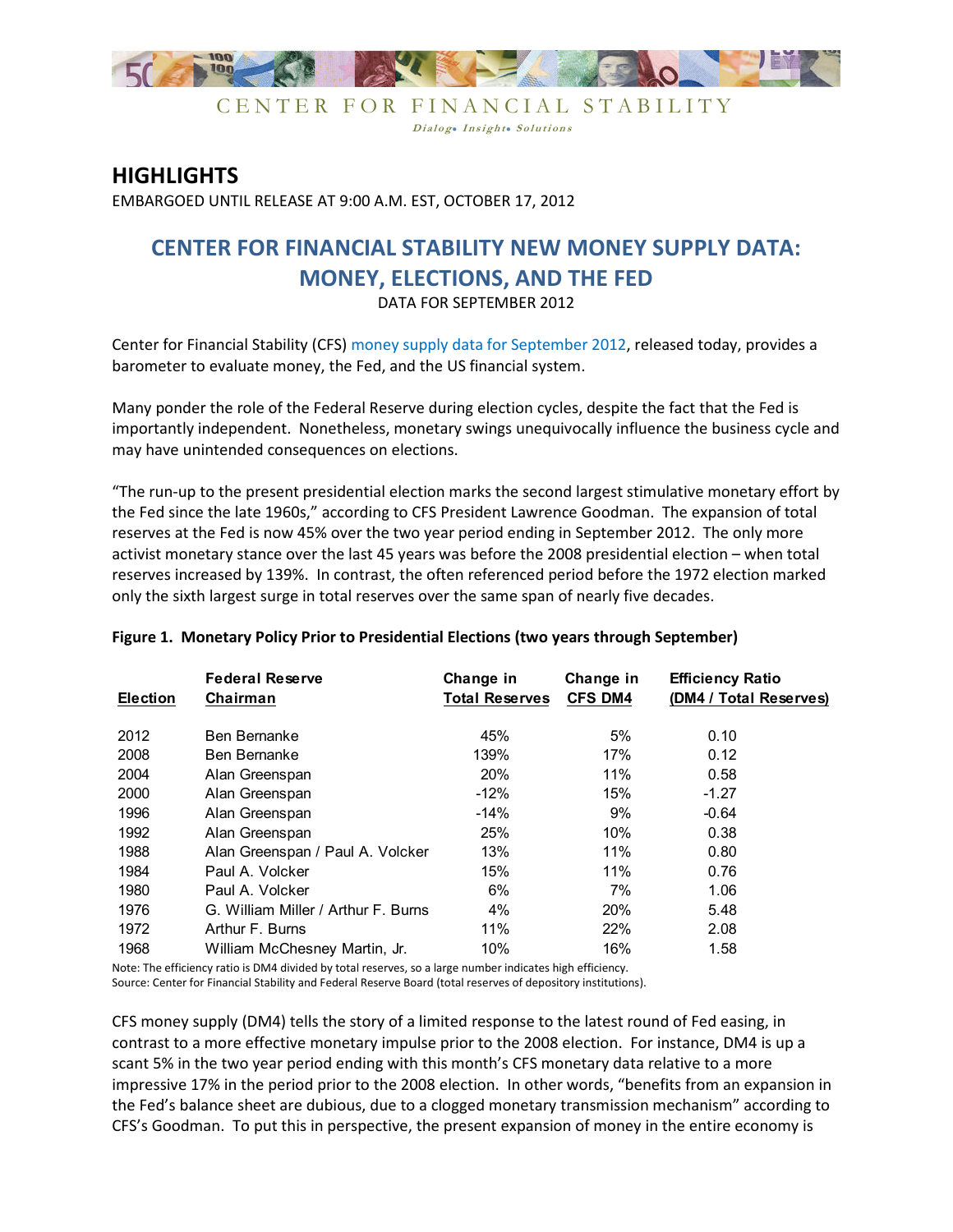

Dialog. Insight. Solutions

now even lower than it was during the period before the 1980 elections, when Chairman Volcker purposefully and aggressively tightened the monetary reigns.

Not surprisingly, the largest pre-election monetary expansions - based on the broad CFS aggregates were before the 1972 and 1976 elections, when inflation pushed into double digits. The good news for today is inflationary pressures remain subdued, for now.

#### **Observations this Month**

Center for Financial Stability (CFS) money supply data for September 2012 suggests that the economy has likely bottomed. However, growth remains well below potential nearly four years into the recovery.

CFS Divisia M4 (DM4) for September advanced by 4.3% on a year-over-year basis. As the performance of the broadest money supply measure was clouded by large issuance of Treasury bills to fund the budget deficit, the broad money supply excluding Treasury bills (DM4-) provides a clearer picture of the private sector. DM4- gained a low, but improving, 3.7% on a year-over year basis relative to 3.3% one year earlier.

|                       | 2007    | 2008    | 2009     | 2010     | 2011  |         | $May-12$ Jun-12 |          | <b>Jul-12 Aug-12 Sep-12</b> |       |
|-----------------------|---------|---------|----------|----------|-------|---------|-----------------|----------|-----------------------------|-------|
| <b>CFS DM4</b>        | 7.3%    | $8.4\%$ | $-4.9%$  | $-0.7%$  | 0.9%  | $0.6\%$ | $2.2\%$         | $2.8\%$  | 3.3%                        | 4.3%  |
| <b>CFS DM4-</b>       | 7.3%    | 2.6%    | $-5.1\%$ | $-0.6%$  | 2.7%  | 0.5%    | $2.0\%$         | 2.5%     | $2.5\%$                     | 3.7%  |
| <b>CFS DM3</b>        | $8.1\%$ | $3.1\%$ | $-2.3%$  | $0.1\%$  | 3.6%  | 1.8%    | 3.5%            | $3.6\%$  | 3.3%                        | 4.3%  |
| <b>Total Reserves</b> | 0.1%    | 1801%   | 38.8%    | $-5.4\%$ | 48.2% | $-2.0%$ | $-6.6%$         | $-6.7\%$ | $-5.1\%$                    | -7.7% |

#### Figure 2. Major CFS Monetary Aggregates and Reserve Balances, % year-over-year

Source: Center for Financial Stability and Federal Reserve Board (total reserves of depository institutions).

#### **About CFS Money Supply**

CFS Divisia monetary measures were developed under the direction of Professor William A. Barnett one of the world's leading experts on monetary and financial aggregation theory. CFS money supply data are essential, especially since the Federal Reserve ceased production of M3 in 2006. Similarly, Divisia measures are superior, as they accurately weight various classifications of money from cash to leverage in the shadow banking system.

For more information about CFS Divisia please contact: William A Rarnott  $(Mathodddom)$ 

| WILLIAM A. DATTICLL | <i>INCHIVADIUKYI</i>            |
|---------------------|---------------------------------|
| Lawrence Goodman    | (Policy and Market Application) |

(212) 626-2660 / wbarnett@the-cfs.org (212) 626-2660 / goodman@the-cfs.org

Next release - November 21, 2012, at 9:00 A.M. EDT

<span id="page-1-0"></span>Additional information:

www.CenterforFinancialStability.org